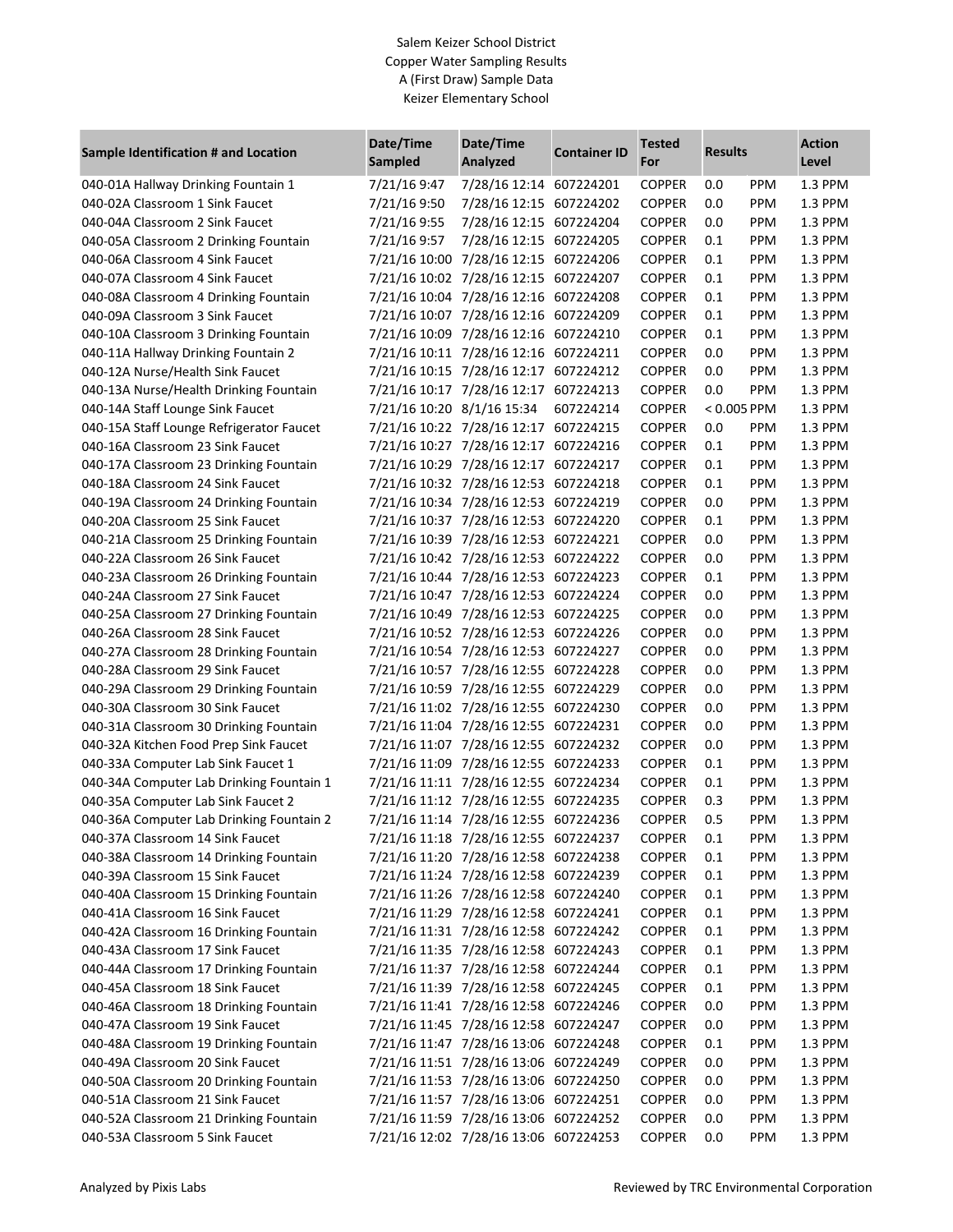### Salem Keizer School District Copper Water Sampling Results A (First Draw) Sample Data Keizer Elementary School

| Sample Identification # and Location   | Date/Time<br>Sampled | Date/Time<br>Analyzed                 | <b>Container ID</b> | <b>Tested</b><br>For | <b>Results</b> |            | <b>Action</b><br>Level |
|----------------------------------------|----------------------|---------------------------------------|---------------------|----------------------|----------------|------------|------------------------|
| 040-54A Classroom 5 Drinking Fountain  |                      | 7/21/16 12:04 7/28/16 13:06 607224254 |                     | <b>COPPER</b>        | 0.1            | <b>PPM</b> | 1.3 PPM                |
| 040-55A Classroom 6 Sink Faucet        |                      | 7/21/16 12:07 7/28/16 13:06 607224255 |                     | <b>COPPER</b>        | 0.1            | <b>PPM</b> | 1.3 PPM                |
| 040-56A Classroom 6 Drinking Fountain  |                      | 7/21/16 12:09 7/28/16 13:06 607224256 |                     | <b>COPPER</b>        | 0.1            | <b>PPM</b> | 1.3 PPM                |
| 040-57A Classroom 7 Sink Faucet        |                      | 7/21/16 12:13 7/28/16 13:06 607224257 |                     | <b>COPPER</b>        | 0.1            | <b>PPM</b> | 1.3 PPM                |
| 040-58A Classroom 7 Drinking Fountain  |                      | 7/21/16 12:15 7/28/16 13:07 607224258 |                     | <b>COPPER</b>        | 0.1            | <b>PPM</b> | 1.3 PPM                |
| 040-59A Classroom 8 Sink Faucet        |                      | 7/21/16 12:18 7/28/16 13:07 607224259 |                     | <b>COPPER</b>        | 0.0            | <b>PPM</b> | 1.3 PPM                |
| 040-60A Classroom 8 Drinking Fountain  |                      | 7/21/16 12:20 7/28/16 13:08 607224260 |                     | <b>COPPER</b>        | 0.1            | <b>PPM</b> | 1.3 PPM                |
| 040-61A Classroom 9 Sink Faucet        |                      | 7/21/16 12:23 7/28/16 13:08 607224261 |                     | <b>COPPER</b>        | 0.0            | <b>PPM</b> | 1.3 PPM                |
| 040-62A Classroom 9 Drinking Fountain  |                      | 7/21/16 12:25 7/28/16 13:08 607224262 |                     | <b>COPPER</b>        | 0.1            | <b>PPM</b> | 1.3 PPM                |
| 040-63A Classroom 10 Sink Faucet       |                      | 7/21/16 12:29 7/28/16 13:08 607224263 |                     | <b>COPPER</b>        | 0.0            | <b>PPM</b> | 1.3 PPM                |
| 040-64A Classroom 10 Drinking Fountain |                      | 7/21/16 12:31 7/28/16 13:08 607224264 |                     | <b>COPPER</b>        | 0.0            | <b>PPM</b> | 1.3 PPM                |
| 040-65A Classroom 11 Sink Faucet       |                      | 7/21/16 12:35 7/28/16 13:08 607224265 |                     | <b>COPPER</b>        | 0.1            | <b>PPM</b> | 1.3 PPM                |
| 040-66A Classroom 11 Drinking Fountain |                      | 7/21/16 12:37 7/28/16 13:08 607224266 |                     | <b>COPPER</b>        | 0.0            | <b>PPM</b> | 1.3 PPM                |
| 040-67A Classroom 12 Sink Faucet       |                      | 7/21/16 12:40 7/28/16 13:08 607224267 |                     | <b>COPPER</b>        | 0.1            | <b>PPM</b> | 1.3 PPM                |

EPA Action Level for Copper in Schools is 1.3 PPM

SKPS Action Level for Copper is 1.3 PPM

**Highlighted samples are at or exceed the Salem-Keizer Public Schools (SKPS) Action Level**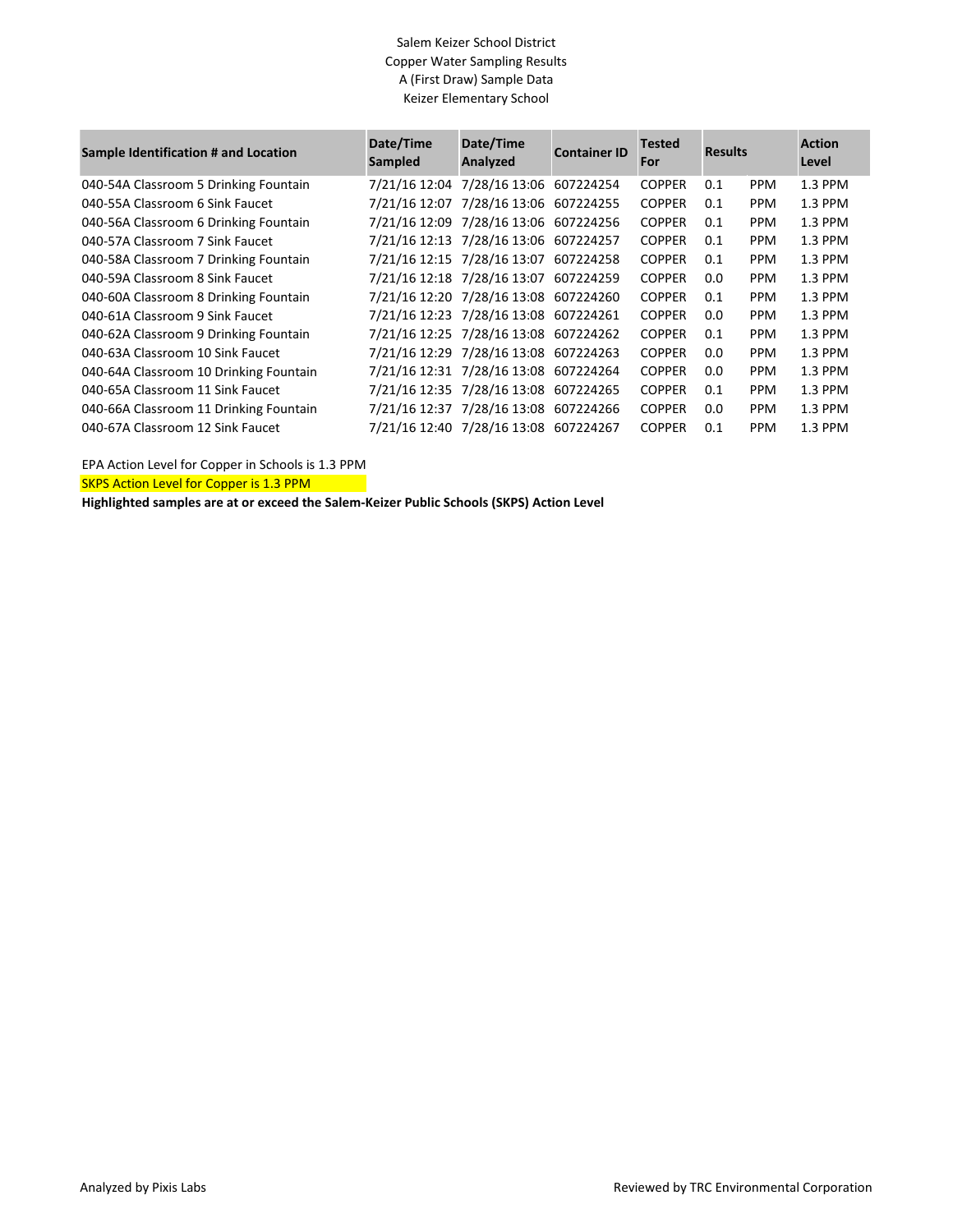### Salem-Keizer Public Schools Copper Water Sampling Results Flushed (B) Sample Data Keizer Elementary School

| Sample Identification # and Location | Date/Time<br><b>Collected</b> | Date/Time<br>Analyzed                 | <b>Container ID</b> | <b>Tested</b><br>For | <b>Results</b>         | <b>Action</b><br>Limit |
|--------------------------------------|-------------------------------|---------------------------------------|---------------------|----------------------|------------------------|------------------------|
| 040-06B Classroom 4 Sink Faucet      |                               | 7/21/16 10:01 8/18/16 10:51 608101801 |                     |                      | COPPER 0.1 PPM 1.3 PPM |                        |
| 040-35B Computer Lab Sink Faucet 2   |                               | 7/21/16 11:13 8/18/16 10:54 608101802 |                     |                      | COPPER 0.0 PPM 1.3 PPM |                        |

EPA Action Level for Copper in Schools is 1.3 PPM

**SKPS Action Level for Copper is 1.3 PPM** 

**Highlighted samples are at or exceed the Salem-Keizer Public Schools (SKPS)**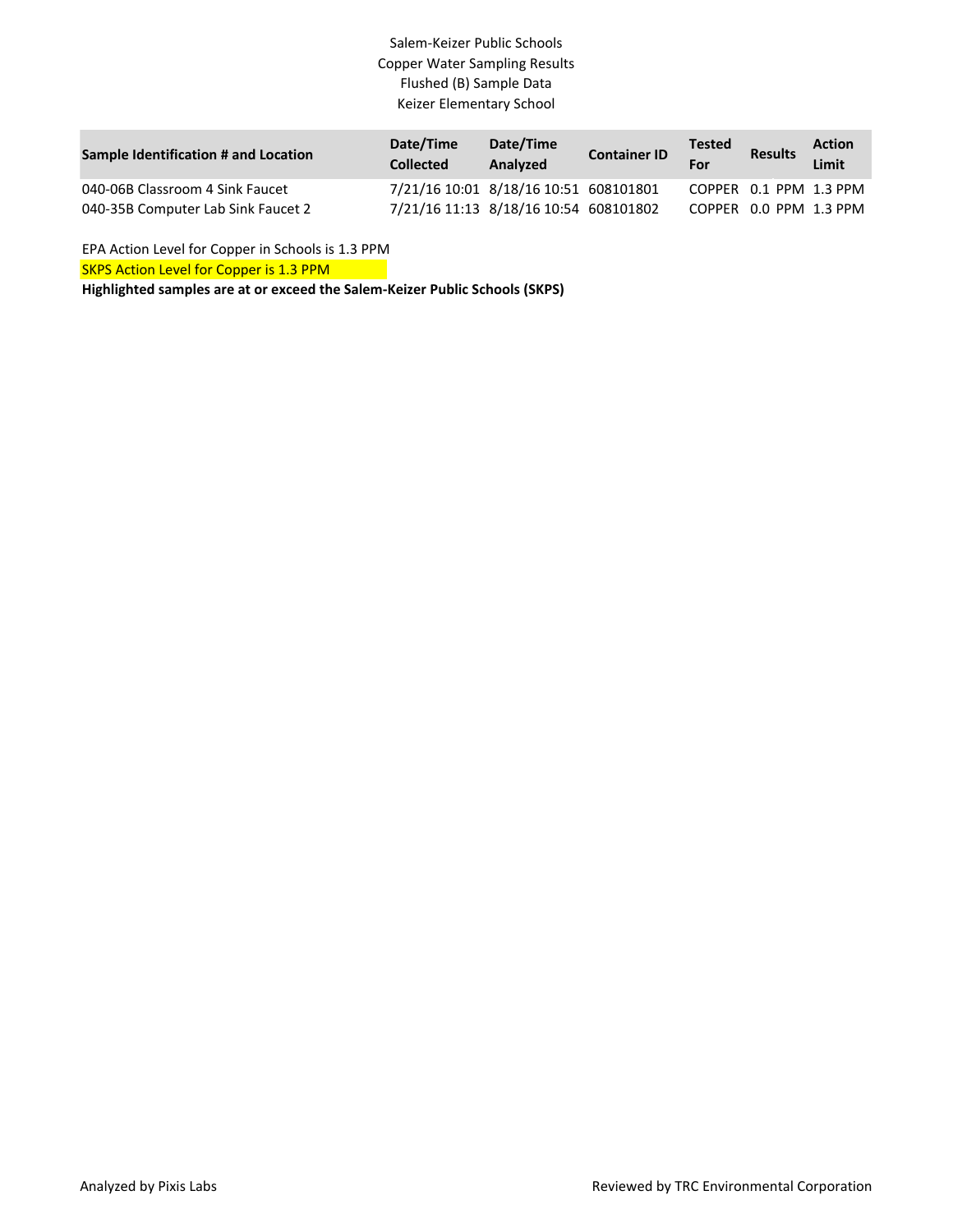# Salem-Keizer Public Schools Copper Water Sampling Results First Draw (A) Sample Data Keizer Elementary School

| Sample Identification # and Location   | Date/Time<br><b>Sampled</b> | <b>Date</b><br><b>Analyzed</b> | <b>Container</b><br>ID | <b>Tested</b><br>For | <b>Results</b> | <b>Action</b><br>Level |
|----------------------------------------|-----------------------------|--------------------------------|------------------------|----------------------|----------------|------------------------|
| 040-68A Classroom 12 Drinking Fountain | 8/4/2017 8:18               | 8/7/2017                       | 43364                  |                      | COPPER 0.4 PPM | 1.3 PPM                |

EPA Action Level for Copper in Schools is 1.3 PPM

SKPS Action Level for Copper is 1.3 PPM

**Highlighted samples are at or exceed the Salem-Keizer Public Schools (SKPS) Action Level**